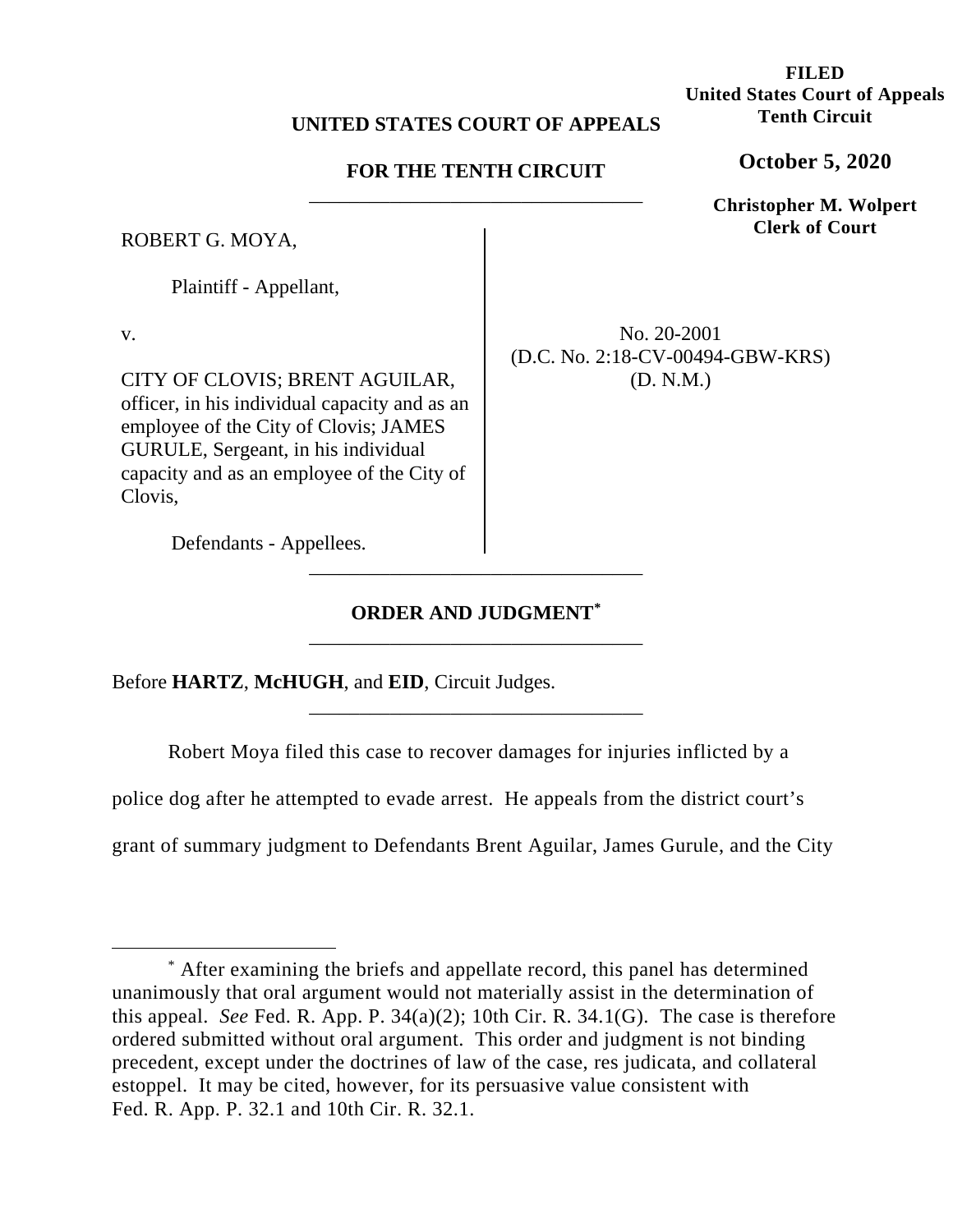of Clovis, New Mexico, on his 42 U.S.C. § 1983 claims. Exercising jurisdiction under 28 U.S.C. § 1291, we affirm.

#### **I. Background**

Before the events giving rise to this case, Moya engaged police in what he described as "[a] lot of cat-and-mouse chase[s]." R. at 153. Moya testified that "[a] lot of times [he] was able to get away," *id.*, but police also arrested him "[m]any, many times," *id.* at 152.

On May 29, 2015, Clovis Police Department Detective Adriana Munoz spotted Moya. Munoz recognized Moya from prior encounters and checked to see if he had any outstanding warrants. After learning that he did, Munoz turned her car around and activated her emergency equipment. Moya fled.

 Munoz pursued Moya on foot. Defendants Gurule and Aguilar joined Munoz in her pursuit. Aguilar brought his police dog, Leo, with him. They found Moya standing on top of a shed in a backyard. Moya recalls Aguilar saying "'[s]top or I'm gonna release the dog. Get off of the shed and just surrender.'" *Id.* at 158.

Moya jumped down from the shed and took off running. Aguilar then released Leo. Moya sprinted across the yard with Leo hot on his heels and Aguilar trailing in pursuit. Moya reached the house next door and began scrambling onto the roof. Leo "grabbed [him] by the foot" as he climbed but Moya "was able to yank [him]self up" "and the dog slipped off [his] foot." *Id.* at 159.

At this point, Moya stood safely on the roof well aware that Leo roamed below. But instead of surrendering, Moya continued to flee. He jumped into the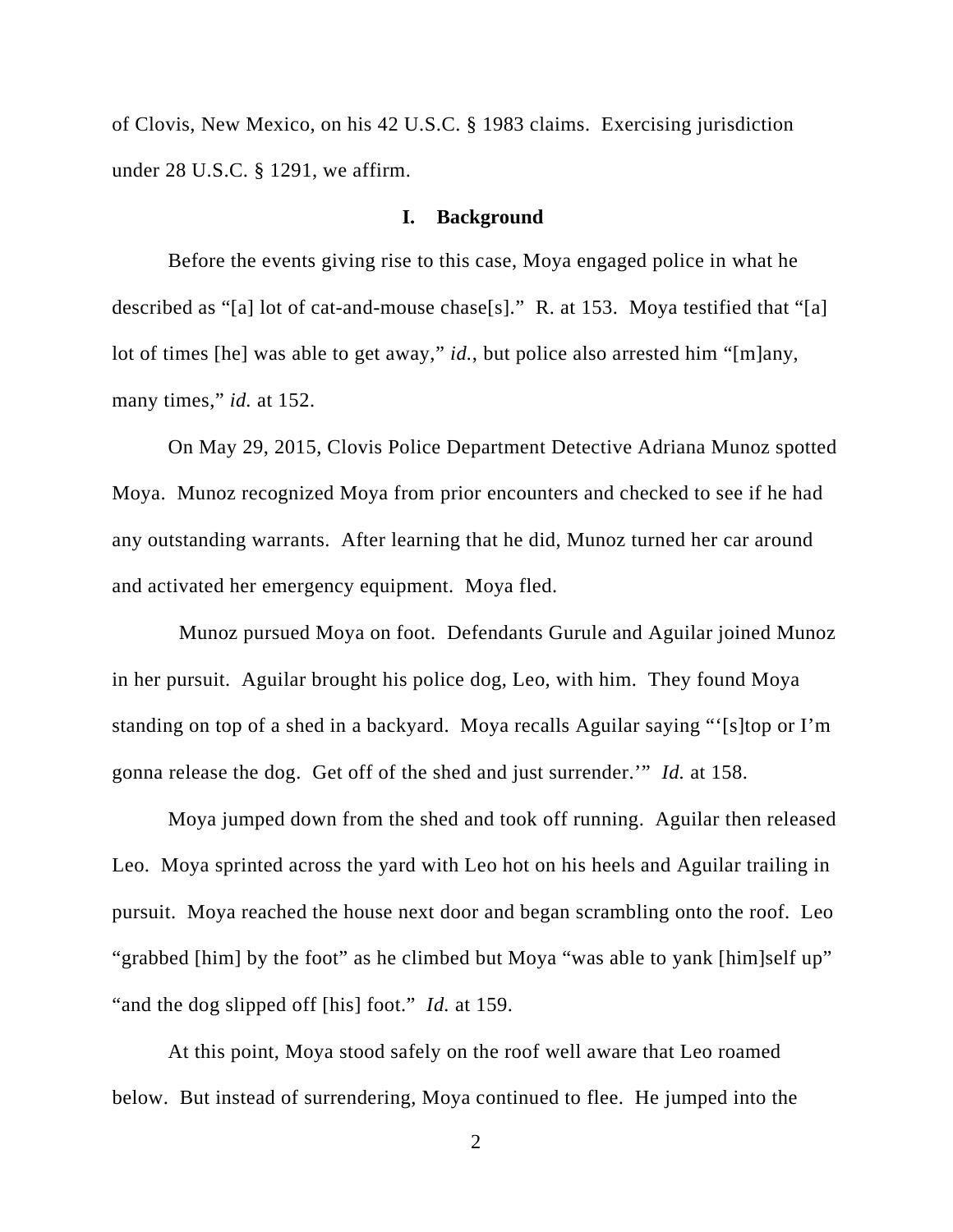neighboring yard and began throwing things and running. Leo leapt over a wall separating the two properties and tracked Moya down. Aguilar followed Leo over the wall and caught up within seconds. He found Moya lying face down on the ground with Leo biting and holding him by the left arm. Aguilar grabbed hold of Leo while other officers arrived and handcuffed Moya. Aguilar then commanded Leo to release Moya. Leo's "bite lasted no longer than twenty seconds." Supp. R. at 13.

Moya sued to recover damages for the injuries Leo inflicted on him during their second encounter. He claimed Aguilar violated his Fourth Amendment rights by, among other things, using excessive force against him via Leo. He also alleged that Gurule violated his Fourth Amendment rights by failing to stop Aguilar's use of excessive force and that the City of Clovis should be held liable for these actions under *Monell v. Department of Social Services*, 436 U.S. 658 (1978).

The district court granted summary judgment to Defendants. It applied the doctrine of qualified immunity and rejected Moya's Fourth Amendment claims against Aguilar because, among other things, his decision to deploy Leo was constitutionally reasonable under the circumstances. It then rejected Moya's claims against Gurule and the City of Clovis because those claims depended on a finding that Aguilar violated Moya's constitutional rights.

Moya filed a notice of appeal and a motion with the district court to proceed *in forma pauperis* on appeal. The district court denied Moya's *in forma pauperis* motion because he did "not show the existence of a reasoned, nonfrivolous argument

3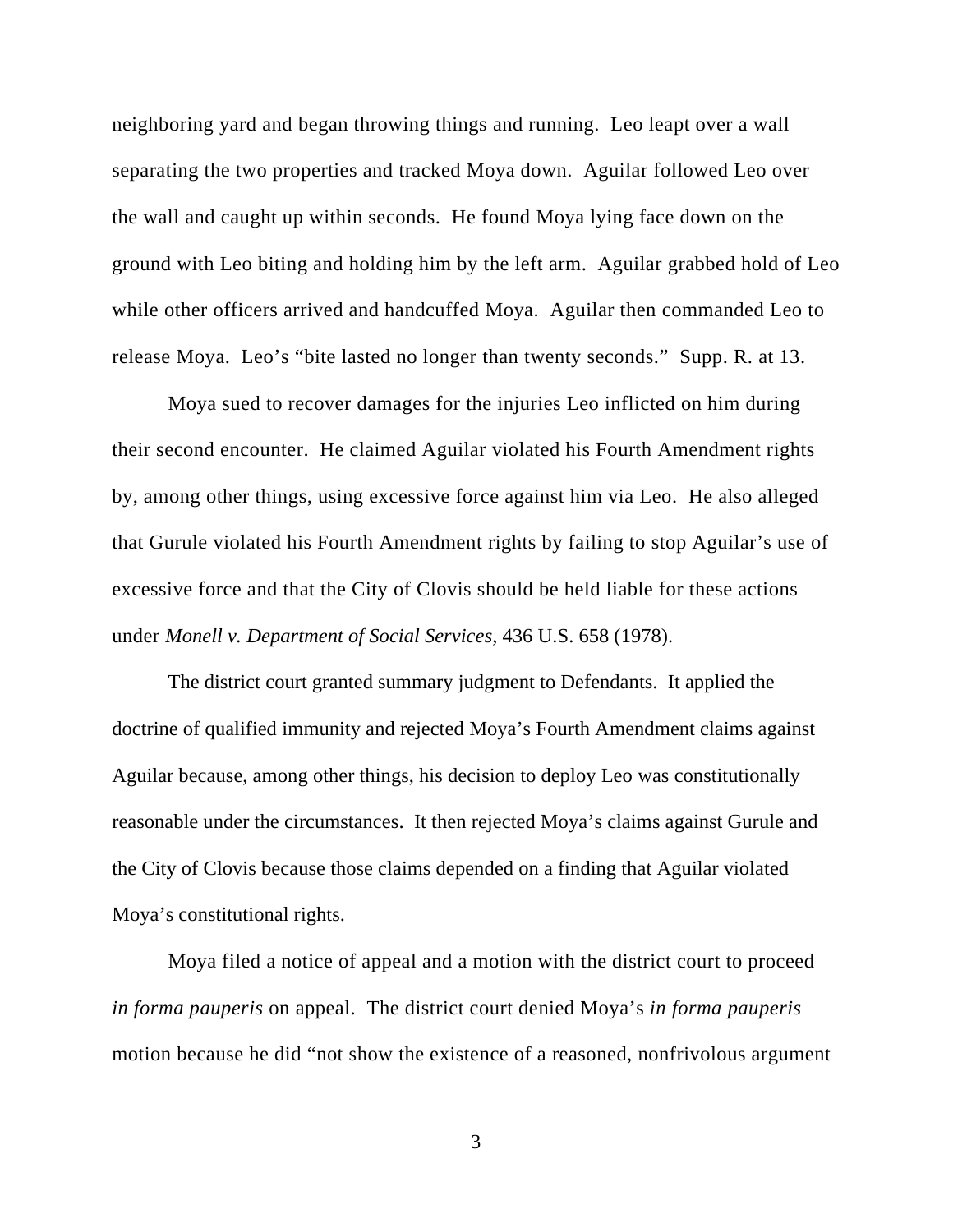on the law and facts in support of the issues raised on appeal." Supp. R. at 33 (internal quotation marks omitted).

## **II. Discussion**

## **A. Merits**

"We review de novo the district court's grant of qualified immunity to [a] [d]efendant in the context of summary judgment." *Culver v. Armstrong*, 832 F.3d 1213, 1217 (10th Cir. 2016).

Moya proceeds pro se on appeal.<sup>1</sup> "Although a pro se litigant's pleadings are to be construed liberally and held to a less stringent standard than formal pleadings drafted by lawyers, this court has repeatedly insisted that pro se parties follow the same rules of procedure that govern other litigants." *Garrett v. Selby Connor Maddux & Janer*, 425 F.3d 836, 840 (10th Cir. 2005) (brackets, citation, and internal quotation marks omitted). "An appellant's opening brief must identify 'appellant's contentions and the reasons for them, with citations to the authorities and parts of the record on which the appellant relies.'" *Bronson v. Swensen*, 500 F.3d 1099, 1104 (10th Cir. 2007) (quoting Fed. R. App. P. 28(a)(8)(A)).

## **1. Reasonableness of Aguilar's Use of Force**

Moya's first issue on appeal asks: "[A]fter being attacked by [officer] Leo was the use of officer Leo [really] needed[?]" Aplt. Br. at 3. He argues that the

<sup>&</sup>lt;sup>1</sup> Moya had counsel before the district court.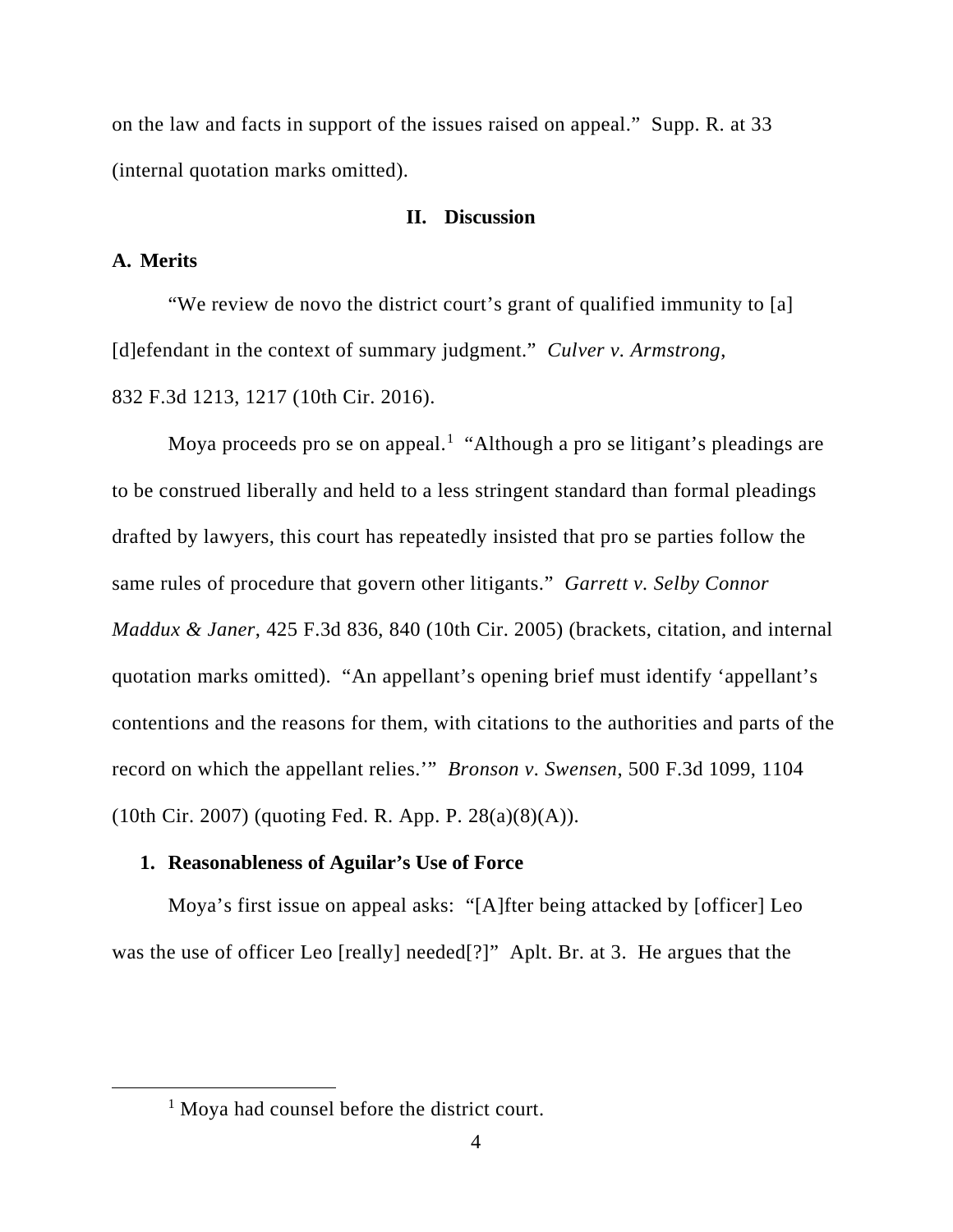district court failed to consider the "grounds to show [and] prove that force was needed to [r]estrain" him. *Id.* at 4.

In a Fourth Amendment excessive force case like this one, "[t]he ultimate question is whether the officers' actions are objectively reasonable in light of the facts and circumstances confronting them." *Emmett v. Armstrong*, No. 18-8078, --- F.3d ---, 2020 WL 5200909, at \*5 (10th Cir. Sept. 1, 2020) (internal quotation marks omitted). "This is a 'totality of the circumstances' analysis." *Reavis v. Frost*, 967 F.3d 978, 985 (10th Cir. 2020) (quoting *Tennessee v. Garner*, 471 U.S. 1, 9 (1985)). "[W]e specifically consider  $\dots$ : (1) 'the severity of the crime at issue,' (2) 'whether the suspect poses an immediate threat to the safety of the officers or others,' and (3) 'whether he is actively resisting arrest or attempting to evade arrest by flight.'" *Id.* (quoting *Graham v. Connor*, 490 U.S. 386, 396 (1989)).

The district court's decision contains extended discussion regarding the reasonableness of Aguilar's decision to deploy Leo in light of the circumstances confronting Aguilar. *See* Supp. R. at 14–20. The court concluded: "Given the numerous warnings, [Moya's] history of fleeing, his flight from the officers on the instant day, and the potential danger to officers and bystanders of a prolonged chase through a residential neighborhood which included [Moya] jumping on roofs and running through backyards, deploying Leo was a reasonable choice." *Id.* at 20. The district court's decision also addressed the reasonableness of Aguilar's delay in calling Leo off after Leo apprehended Moya:

5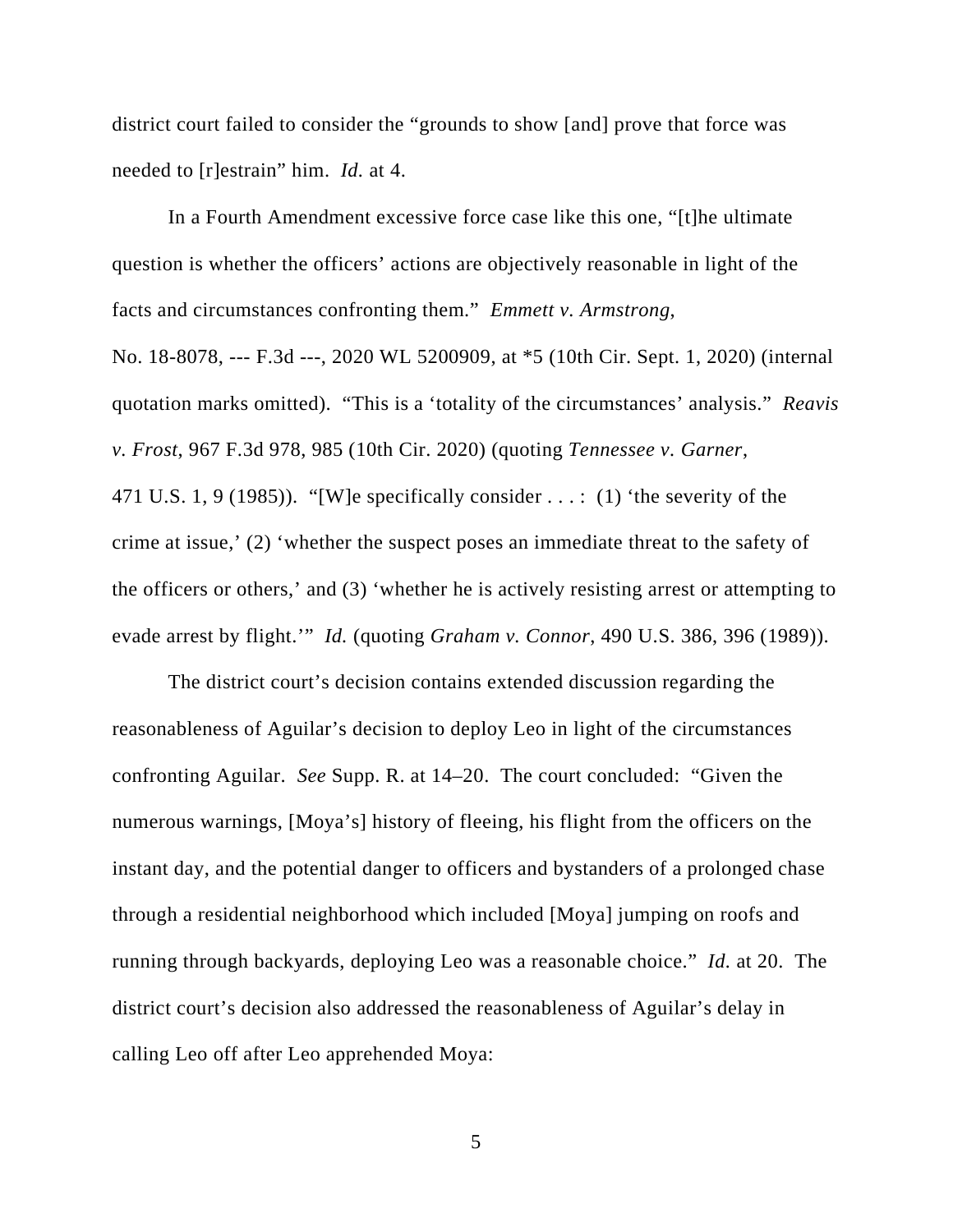When Leo left . . . Aguilar's side to jump the wall into the yard where he detected [Moya's] scent, . . . Aguilar immediately followed. Officer Aguilar was always close enough to Leo for Leo to be able to hear any verbal commands. Leo was not out of Officer Aguilar's sight for more than ten seconds. The longest Leo's bite could have lasted was twenty seconds and Officer Aguilar ended it ten seconds after he reached [Moya] and immediately upon [Moya's] handcuffing. [Moya] alleges that he was in the act of surrendering when Leo bit him, but . . . Aguilar had no way of knowing this fact. When . . . Aguilar approached [Moya], [he] was lying face down, but it is unclear whether he was already on the ground or was taken down by Leo. In light of [Moya's] history of evasion both before and during the subject incident, it was reasonable for . . . Aguilar to believe that [Moya] had still been fleeing and would continue to flee if given the opportunity. Therefore, it was reasonable for . . . Aguilar to wait until other officers were able to handcuff [Moya] before commanding Leo to let go.

*Id.* at 20–21.

Moya's brief does not address the district court's decision and does not cite the record. Contrary to Moya's suggestion, the district court did consider whether the evidence supported his excessive force claim. To the extent Moya argues that the district court erred in evaluating the reasonableness of Aguilar's use of force, we decline to consider this argument because Moya has not explained how the district court erred. *See Reedy v. Werholtz*, 660 F.3d 1270, 1275 (10th Cir. 2011) (noting that where "[t]he argument section of [an appellant's] opening brief does not challenge the [district] court's reasoning on [a] point[, w]e . . . do not address the matter"). We therefore affirm the district court's conclusion that Aguilar's use of force was constitutionally reasonable.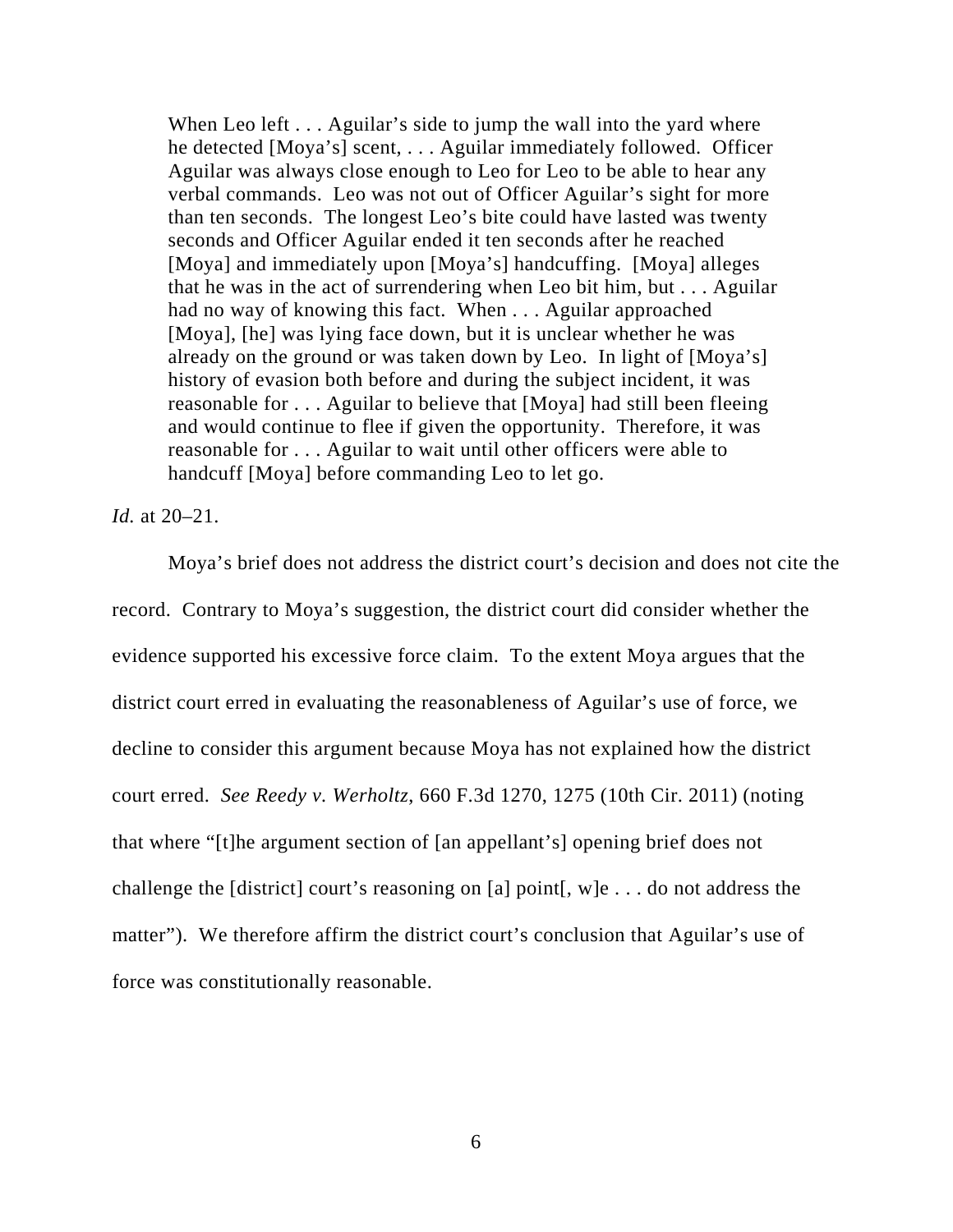#### **2. Issues Not Presented to the District Court**

Moya contends on appeal that unnamed officers violated his unspecified rights by releasing him without taking him to jail, allegedly in contravention of Clovis city policy. But Moya's complaint does not allege a cause of action based on officers' failure to incarcerate him. And Moya failed to provide a record citation demonstrating that he raised this issue to the district court. *See Pac. Frontier v. Pleasant Grove City*, 414 F.3d 1221, 1238 (10th Cir. 2005) (noting that "parties must cite the precise reference in the record where the issue was raised and ruled on." (emphasis and internal quotation marks omitted)). In our independent review of the record, we did not locate any argument presented to the district court that officers violated Moya's rights by releasing him. 2

"When an appellant fails to preserve an issue and also fails to make a plainerror argument on appeal, we ordinarily deem the issue waived (rather than merely forfeited) and decline to review the issue at all—for plain error or otherwise." *United States v. Leffler*, 942 F.3d 1192, 1196 (10th Cir. 2019). "Under such circumstances,

<sup>&</sup>lt;sup>2</sup> Moya did argue to the district court that officers' decision to wait "for close" to two weeks before booking him on the warrant that the officers claim justified the use of a canine attack" supported his argument that he did not pose a threat of violence on the date of his arrest. R. at 210. But this is a different argument than the one Moya presses on appeal. *See Little v. Budd Co.*, 955 F.3d 816, 821 (10th Cir. 2020) ("[A]bsent extraordinary circumstances, arguments raised for the first time on appeal are waived. This is true whether the newly raised argument is a bald-faced new issue or a new theory on appeal that falls under the same general category as an argument presented" to the district court. (citation and internal quotation marks omitted)).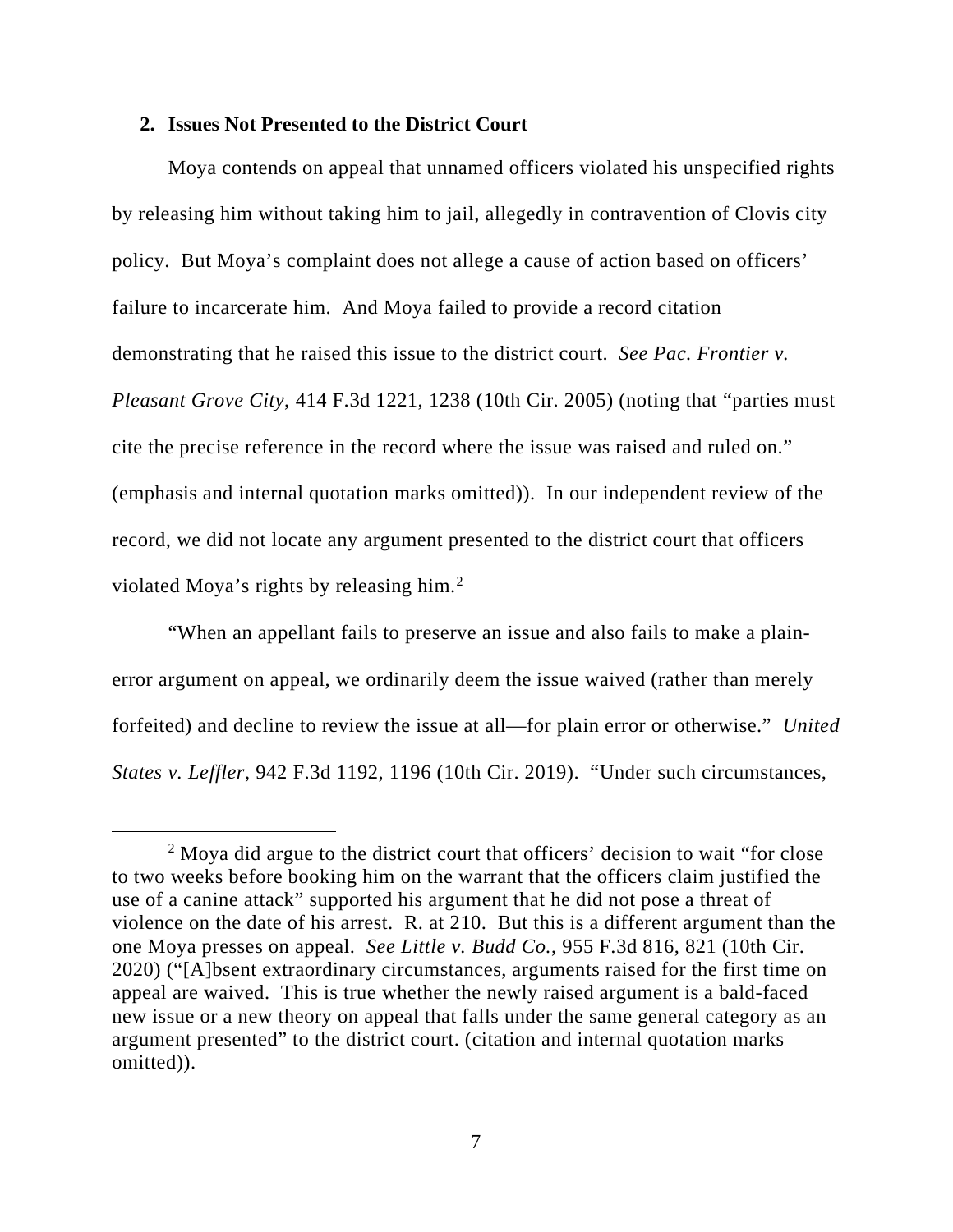the failure to argue for plain error and its application on appeal surely marks the end of the road for an argument not first presented to the district court." *Id.* (ellipses and internal quotation marks omitted). Moya does not argue for plain error review and we therefore decline to consider Moya's argument related to his release without incarceration.

Moya further urges reversal due to "other issues [his] attorneys never mention[ed]." Aplt. Br. at 4. He does not identify these issues or argue for plain error review. We therefore decline to consider this argument for the reasons previously stated.

#### **B. Motion to Proceed** *in forma pauperis*

Moya filed a motion with this court to proceed *in forma pauperis*. To be granted *in forma pauperis* status, Moya must show "a financial inability to pay the required filing fees and the existence of a reasoned, nonfrivolous argument on the law and facts in support of the issues raised on appeal." *Watkins v. Leyba*, 543 F.3d 624, 627 (10th Cir. 2008) (brackets and internal quotation marks omitted). Because he is incarcerated, Moya must also submit "a certified copy of [his prison] trust fund account statement." 28 U.S.C. § 1915(a)(2). Moya did not file the required account statement and we find no reasoned, nonfrivolous argument here. We therefore deny Moya's motion to proceed *in forma pauperis*.

8